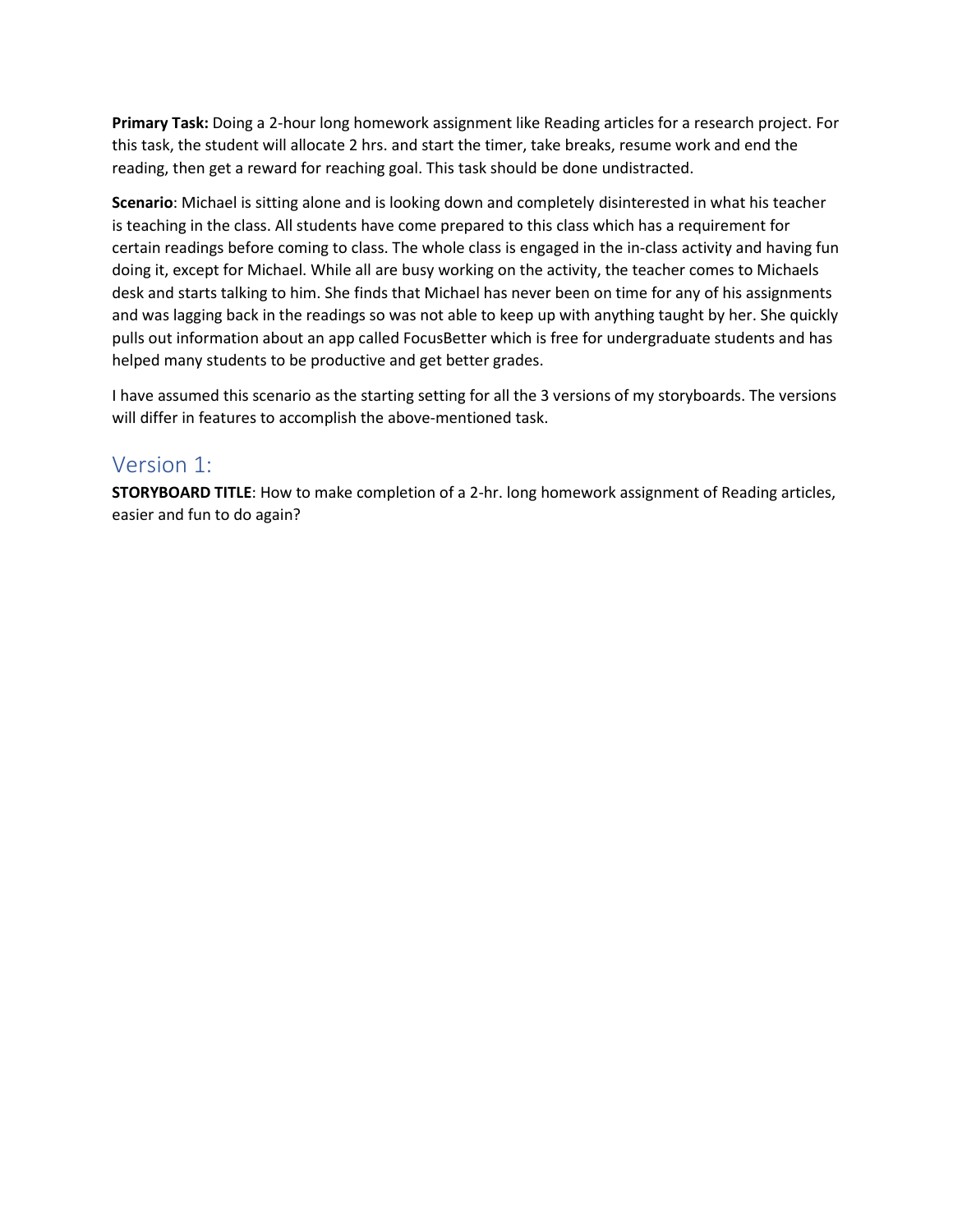

Michael downloads the app and Signs up using his Student ID. Based on the school's current semester he can see the whole planner downloaded. This makes it easier to mark blocks of time for individual study to finish assignments and prepare for exams without feeling overwhelmed.

Michael uses the app settings which allows him to choose chunks of times of work with intermittent breaks. He can choose sound, vibrate and chat notifications to be enabled or disabled. This app allows user to disable chat notifications to show on the smart phone (and smartwatch).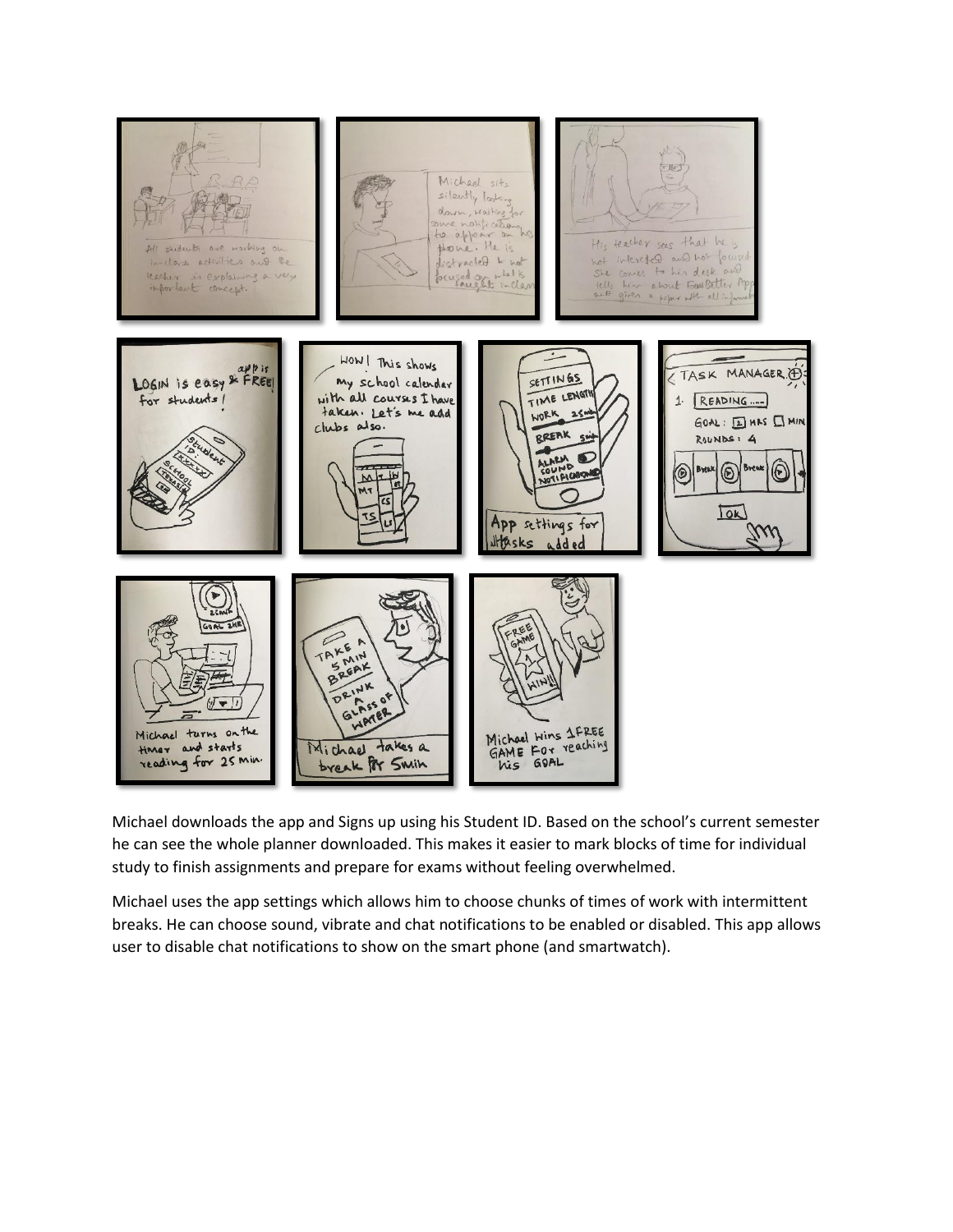Michael set's the task such that he can work for 25 min, take a break of 5 min, then go to the next 25 min work and continue in this pattern for all tasks. For a 2-hr. assignment, he will go through 4 rounds of this pattern. We are using Pomodoro activity timer concept here.

settings for all task Time Langer LIORK **MIN**  $pQ$ Break  $\leq$  M<sub>n</sub> ALARM Enable Vibration  $\subset$ Erable sound 面 Matti cations Eastle Chat Mitfication

Then Michael is given a To-Do list style Tasks adding feature to add all tasks like Reading Articles, Writing Essay, Doing Lab work etc.

He sets all tasks for 1 whole month. This can be **tedious** but if one sets out to do it at one time and never have to look at it again, it can save a lot of hassle.



App suggests constructive breaks to rejuvenate mind. This helps students to get a fresh start for the next timed interval and helps one focused on the goal of completing the 2hour assignment. For example, chug a glass of water OR Go around a block and comeback OR Put your clothes for laundry OR Clean your apartment etc. are some Break suggestions that the app will offer.

Michael starts the timer of 25 min, finishes 25 min worth of work, then chooses to drink a glass of water as Break, takes the break and starts the next 25 min timer, this way he goes through all 4 rounds and earns 1 Free game to play on his app. He loves this app and would never feel bored to do a similar 2 hr. long assignment ever again.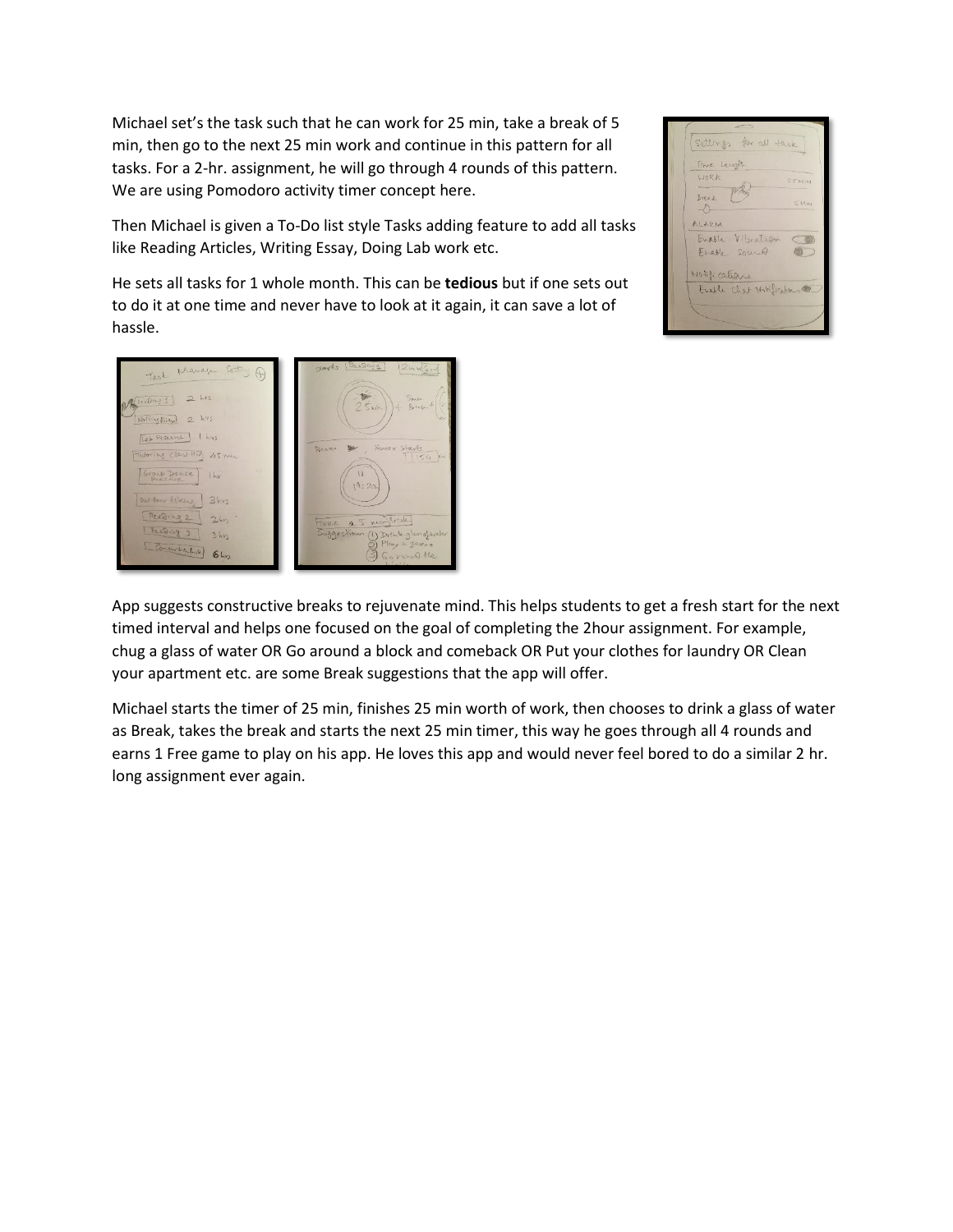Version 2:

**STORYBOARD TITLE**: How to make completion of a 2-hr. long homework assignment of Reading articles, easier and fun to do again?



This version allows to make setting tasks easier to manage and motivating to complete.

1. Over time mode kicks in when Michael does not finish any small interval session of his Reading work of 25 min. The alarm starts to ring and counting the extra time he is taking.

Michael completes all 4 rounds and get Achieved rank with 2:15 min as overall time to accomplish his task. He is motivated to try the app again next week.

2. Next week, Michael sets out to create a task for Reading again, Task Manager presents him with the timing information from last time. The app helps him in taking steps to accomplish and be an achiever.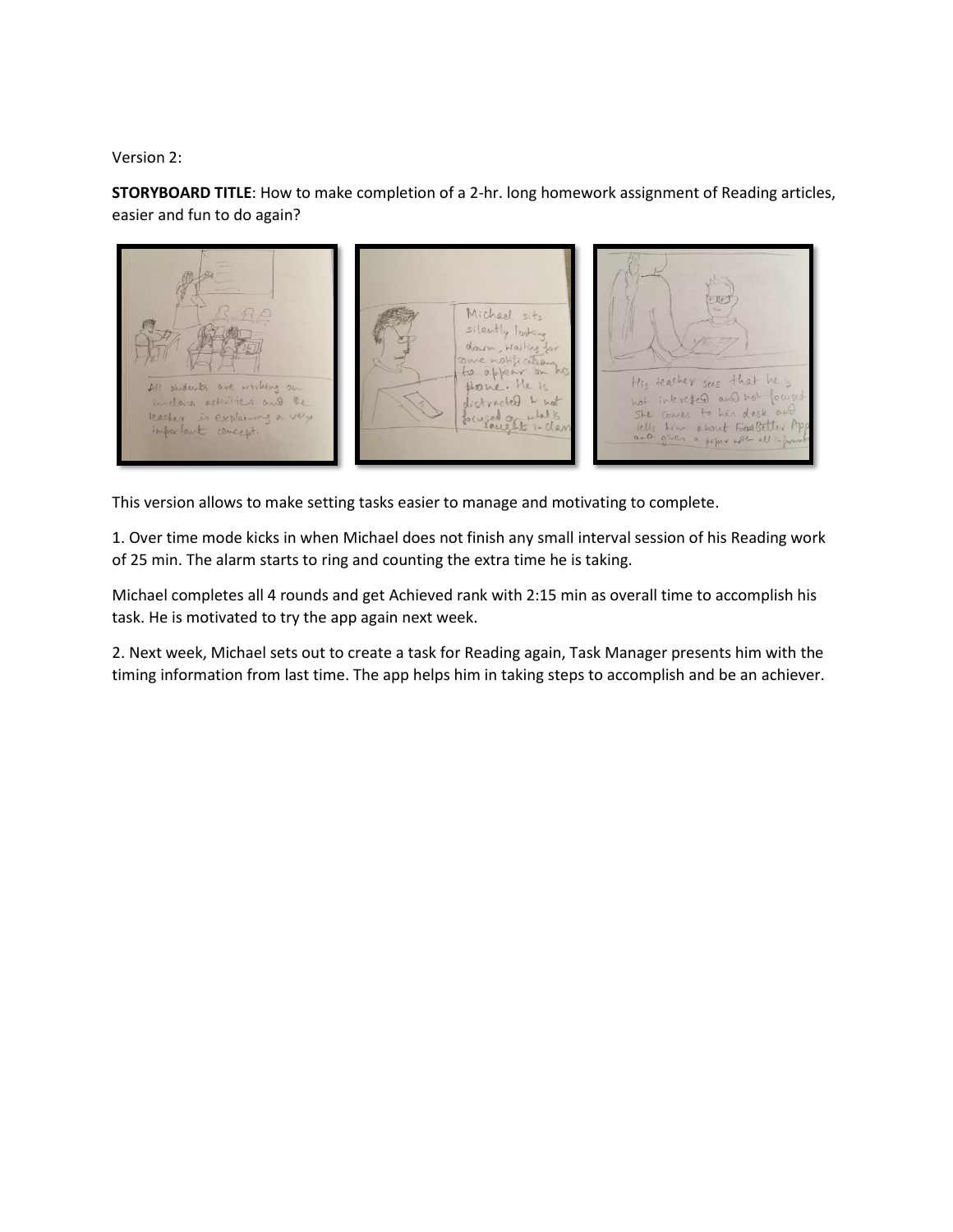

Version 3:

**STORYBOARD TITLE**: How to make completion of a 2-hr. long homework assignment of Reading articles, easier and fun to do again?

This version Michael gets distracted and takes more than the time he required to finish the task. He gets 50 Negative points but still achieves a rank of Achievement. He is motivated to do the Reading again.